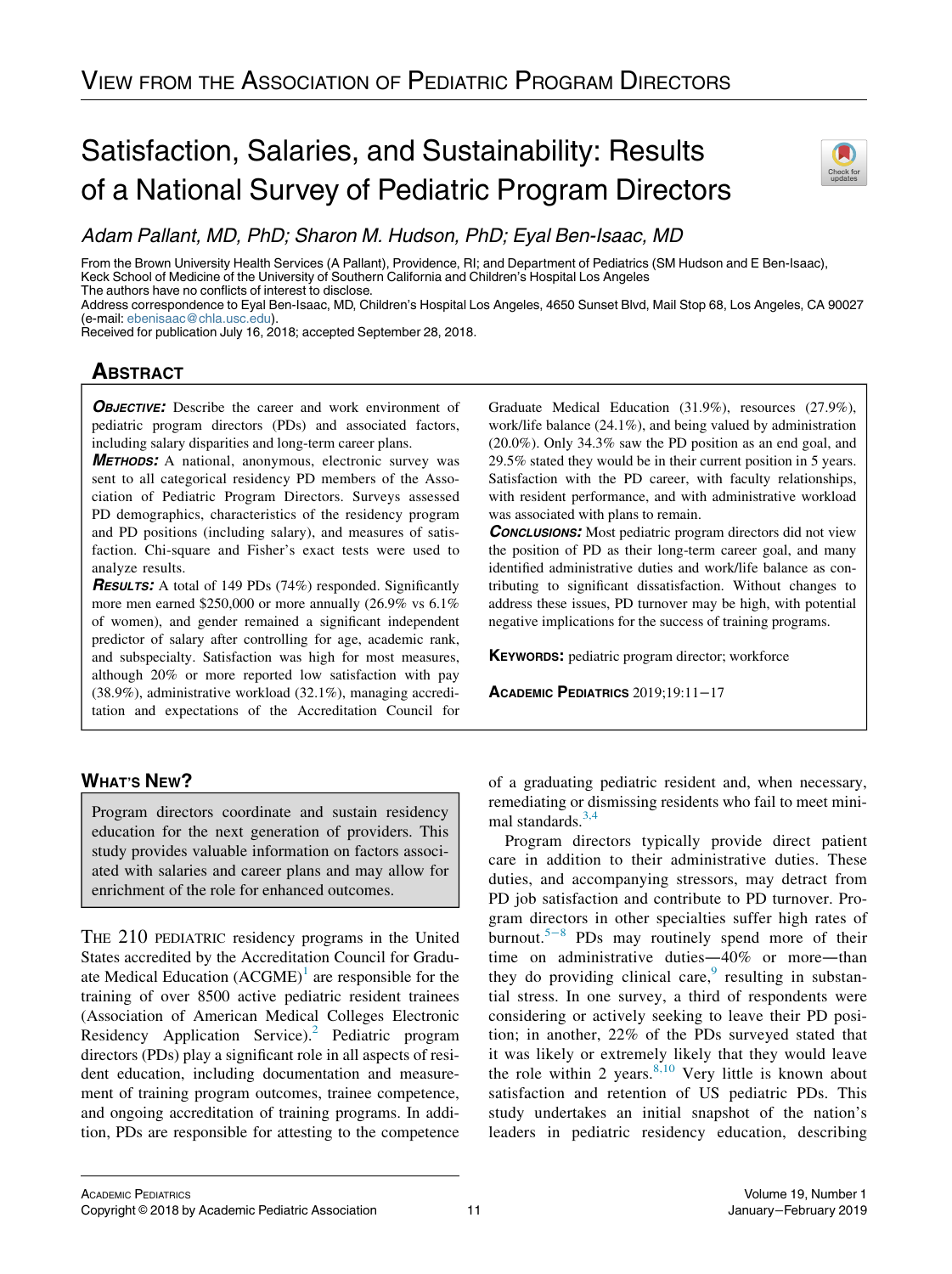their career and work environment, their view of their role as a PD, their plans to stay in that role, and associated factors.

#### **METHODS**

All categorical pediatric PDs who were active members of the Association of Pediatric Program Directors (APPD) as of July 2016 were eligible to participate. We worked with the APPD to distribute the survey while maintaining the anonymity of the respondents; APPD sent a link to the survey to its list of active pediatric PDs, encompassing essentially 99% of the training programs. Two additional reminder e-mails were distributed by the APPD.

We designed the survey (see [Appendix online](#page-5-6)) after a review of the literature and in consultation with the Research Subcommittee of the APPD; many items were selected to be comparable to other published work (eg, Beasley et al<sup>[8](#page-5-5)</sup>). The first section focused on academic status (current position, years in role, academic rank, whether the PD is on a tenure track, and the clinical division). The second section assessed demographics (age, gender, race/ethnicity, geographic region, and number of residents). The third section assessed salary support (number of raises or increases in the past 5 years, reasons for increases, current salary, and time allotted to program direction). The final section assessed whether the respondents viewed their position as an end goal or a stepping stone, whether they believed they will be in their position in 5 years, and satisfaction with a variety of factors. Satisfaction was measured on a scale from 1 (not at all satisfied) to 5 (extremely satisfied). Respondents rated their satisfaction with 1) being valued by their administration; 2) career as a residency program director; 3) relationship with faculty; 4) resident performance in their program; 5) being valued by their department and faculty; 6) role in patient care; 7) administrative workload; 8) pay; 9) resources; 10) role as an educator; 11) relationship with residents; 12) work/life balance; 13) managing accreditation and ACGME expectations; and 14) relationship with their chair.

Data were collected from July to September 2016. Surveys were completed electronically using a commercial web platform (SurveyMonkey). Analysis began with computation of frequency distributions for all items. Some variables were collapsed to eliminate small cell sizes and provide greater statistical power. These included salary, which was measured with 11 categories ranging from less than \$75,000 to more than \$300,000 at \$25,000 intervals. We collapsed salary into 4 categories: \$149,000 or less, \$150,000−\$199,000, \$200,000−\$249,000, and \$250,000 or more. The 5-point satisfaction scale was collapsed to 3 categories by combining "not at all satisfied" with "very little satisfied" and combining "very satisfied" with "extremely satisfied." Bivariate associations for continuous variables were assessed with  $t$ -tests, using the Cochran and Cox approximation to calculate  $P$  values in situations of unequal variance. Associations between categorical variables were tested using chi-square analyses; where expected cell sizes were below 5, we used Fisher's exact test. All analyses were conducted using SAS 9.4 software for PCs (SAS Institute, Cary, NC). The study was approved by the Brown University Institutional Review Board.

#### **RESULTS**

A total of 201 PDs were eligible to participate and were e-mailed a link to the survey. Of these, 149 responded, yielding a response rate of 74%. Slightly more than half were under age 50 (57.5%), and just over half were female (55.0%). The majority (77%) were white, with relatively few identifying as Asian (11.5%), African American (4.7%), or Latino (4.0%). These numbers are comparable to the racial and ethnic distribution of all academic pediatricians in the United States $1$ ; however, the overall US population is 13% African American and 18% Latino, indicating that these groups are under-represented in our sample as well as among pediatricians in general.<sup>[12](#page-5-8)</sup> Respondents worked in every region of the United States; the geographic distribution did not significantly differ from the distribution of all accredited US pediatric residency programs, with the largest groups being in the Southeast (22.3%) and Midwest (19.6). Half (49.7%) had been in the role of program director for 5 years or less. Fewer than 1 in 5 (18.7%) had achieved the academic rank of professor; most were at the rank of associate professor (52.5%). Even fewer reported that they were on a tenure track (14.6%).

The time allocated to program direction in respondents' job descriptions ranged from less than 10% to 91% −100%; most (64.9%) reported that 41%−60% of their time was allocated for PD duties. Salaries ranged from \$125,000−\$149,000 per year to over \$300,000 per year; 70.5% reported a salary between \$150,000 and \$249,000. Nineteen percent reported that they had not received any raise or cost-of-living adjustment in the past 5 years; another 25% had only received one. Thirty-four percent viewed the PD position as an end goal, 15% said it was a stepping stone, and 50% were not sure. Almost half were not sure if they would be in their current position in 5 years, 29% reported they would be, and 25% said they would not.

Statistically significant differences in salary were found by age, gender, academic rank, and clinical appointment. Salary increased with age; those 50 years or older made up 78.3% of those in the highest category of \$250,000 or more per year ( $P = .0058$ ). Men reported higher salaries than women, as 3.6 times as many men made \$250,000 or more per year ( $P = .0042$ ). Sixty-five percent of the program directors in the Association of American Medical Colleges' high-demand specialties<sup>[13](#page-5-9)</sup> (allergy/immunology, critical care/pediatric intensive care unit, emergency medicine, and neonatology) reported income in the highest categories ( $P = .0006$ ). Programs with more than 20 combined pediatric residents (eg, pediatrics/emergency medicine) were under-represented in the highest income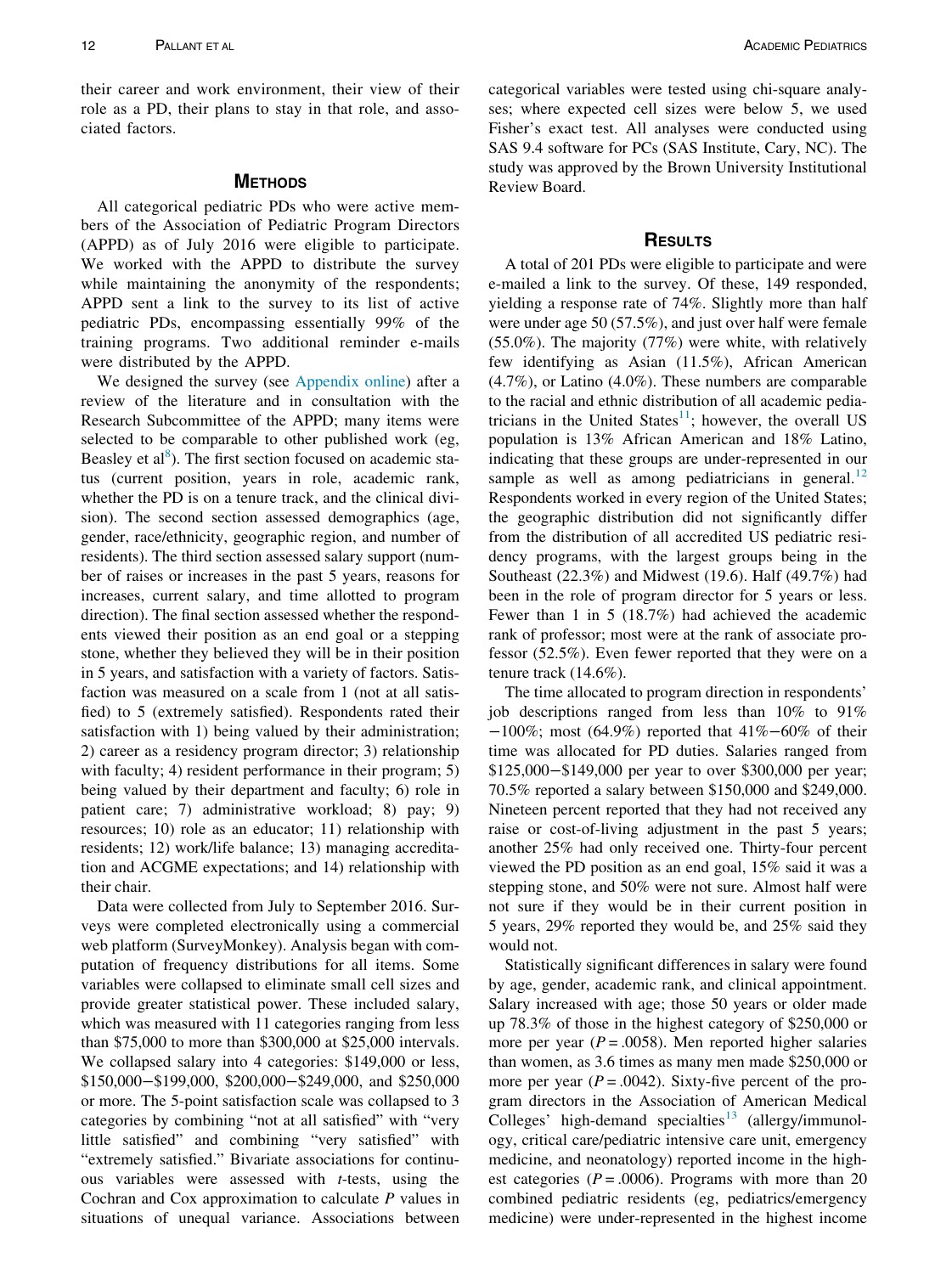#### <span id="page-2-2"></span>Table 1. Sample Descriptive Statistics and Associations with Reported Annual Salary

|                                            | Total*<br>$(N = 149)$ | $\le$ \$149,000<br>$(n = 21)$ | $(n = 60)$ | \$150,000-\$199,000 \$200,000-\$249,000<br>$(n = 45)$ | $\ge$ \$250,000<br>$(n = 23)$ | $P$ Value <sup>†</sup> |
|--------------------------------------------|-----------------------|-------------------------------|------------|-------------------------------------------------------|-------------------------------|------------------------|
| Age, % (n)                                 |                       |                               |            |                                                       |                               | .0058                  |
| $30 - 39y$                                 | 14.9 (22)             | 23.8(5)                       | 21.7(13)   | 6.8(3)                                                | 4.3(1)                        |                        |
| $40 - 49y$                                 | 42.6 (63)             | 47.6 (10)                     | 50.0(30)   | 43.2 (19)                                             | 17.4(4)                       |                        |
| $50 - 59y$                                 | 25.0(37)              | 14.3(3)                       | 18.3(11)   | 29.6 (13)                                             | 43.5(10)                      |                        |
| $\geq 60$ y                                | 18.2 (26)             | 14.3(3)                       | 10.0(6)    | 20.4 (9)                                              | 34.8(8)                       |                        |
| Race/ethnicity, % (n)                      |                       |                               |            |                                                       |                               | .2138                  |
| <b>Black/African American</b>              | 4.8(7)                | 0                             | 3.4(2)     | 11.6(5)                                               | 0                             |                        |
| Asian                                      | 11.7(17)              | 5.0(1)                        | 16.9(10)   | 11.6(5)                                               | 4.3(1)                        |                        |
| White                                      | 79.3 (115)            | 95.0(19)                      | 74.6 (44)  | 69.8 (30)                                             | 95.7 (22)                     |                        |
| Hispanic/Latino                            | 4.1(6)                | 0                             | 5.1(3)     | 7.0(3)                                                | 0                             |                        |
| Gender, % (n)                              |                       |                               |            |                                                       |                               | .0042                  |
| Female                                     | 55.0 (82)             | 66.7 (14)                     | 63.3 (38)  | 55.6 (25)                                             | 21.7(5)                       |                        |
| Male                                       | 45.0 (67)             | 33.3(7)                       | 36.7(22)   | 44.4 (20)                                             | 78.3 (18)                     |                        |
| Academic rank, % (n)                       |                       |                               |            |                                                       |                               | .0020                  |
| Assistant professor                        | 28.8 (40)             | 42.9(9)                       | 31.0(18)   | 28.2(11)                                              | 9.5(2)                        |                        |
| Associate professor                        | 52.5(73)              | 47.6 (10)                     | 62.1 (36)  | 46.1 (18)                                             | 42.9(9)                       |                        |
| Professor                                  | 18.7 (26)             | 9.5(2)                        | 6.9(4)     | 25.6(10)                                              | 47.6 (10)                     |                        |
| Tenure track, % (n)                        |                       |                               |            |                                                       |                               | .6614                  |
| No                                         | 85.4 (111)            | 94.7(18)                      | 84.9 (45)  | 83.8 (31)                                             | 80.9 (17)                     |                        |
| Yes                                        | 14.6 (19)             | 5.3(1)                        | 15.1(8)    | 16.2(6)                                               | 19.0(4)                       |                        |
| Clinical appointment, % $(n)^{\ddagger}$   |                       |                               |            |                                                       |                               | .0006                  |
| Primary care                               | 68.3 (95)             | 73.7 (14)                     | 77.2 (44)  | 63.4 (26)                                             | 50.0(11)                      |                        |
| Specialty care                             | 15.1(21)              | 10.5(2)                       | 51.0(12)   | 12.2(5)                                               | 9.1(2)                        |                        |
| High-demand specialty care                 | 16.5(23)              | 15.8(3)                       | 1.7(1)     | 24.4 (10)                                             | 40.9(9)                       |                        |
| Years in program director role, % (n)      |                       |                               |            |                                                       |                               | .1761                  |
| $\leq$ 2 y                                 | 22.8 (34)             | 28.6(6)                       | 25.0(15)   | 15.6(7)                                               | 26.1(6)                       |                        |
| $2.1 - 5y$                                 | 27.5 (41)             | 23.8(5)                       | 35.0(21)   | 31.1(14)                                              | 4.3(1)                        |                        |
| $5.1 - 10y$                                | 23.5(35)              | 19.0(4)                       | 20.0(12)   | 24.4 (11)                                             | 34.8(8)                       |                        |
| >10y                                       | 26.2 (39)             | 28.6(6)                       | 20.0(12)   | 28.9 (13)                                             | 34.8(8)                       |                        |
| Number of categorical pediatric            |                       |                               |            |                                                       |                               | .4547                  |
| residents, % (n)                           |                       |                               |            |                                                       |                               |                        |
| < 30                                       | 25.0(37)              | 38.1(8)                       | 25.0(15)   | 24.4 (11)                                             | 13.6(3)                       |                        |
| $30 - 60$                                  | 47.3 (70)             | 28.6(6)                       | 51.7 (31)  | 51.1(23)                                              | 45.4 (10)                     |                        |
| $61 - 90$                                  | 22.3(33)              | 28.6(6)                       | 20.0(12)   | 20.0(9)                                               | 27.3(6)                       |                        |
| > 90                                       | 5.4(8)                | 4.8(1)                        | 3.3(2)     | 4.4(2)                                                | 13.6(3)                       |                        |
| Number of combined residents (eg,          |                       |                               |            |                                                       |                               | .0302                  |
| medicine-pediatrics, triple board,         |                       |                               |            |                                                       |                               |                        |
| pediatric emergency medicine), % (n)       |                       |                               |            |                                                       |                               |                        |
| 0                                          | 40.9(61)              | 14.3(3)                       | 45.0 (27)  | 55.6 (25)                                             | 26.1(6)                       |                        |
| $1 - 20$                                   | 40.9(61)              | 57.1(12)                      | 36.7 (22)  | 33.3(15)                                              | 52.2(12)                      |                        |
| >20                                        | 18.1(27)              | 28.6(6)                       | 18.3(11)   | 11.1(5)                                               | 21.7(5)                       |                        |
| Percent time allocated to program          |                       |                               |            |                                                       |                               | .5198                  |
| direction in job description, % (n)        |                       |                               |            |                                                       |                               |                        |
| ≤50%                                       | 45.6 (68)             | 61.9(13)                      | 50.0 (30)  | 37.8 (17)                                             | 34.8(8)                       |                        |
| $51 - 70%$                                 | 30.9(46)              | 23.8(5)                       | 30.0(18)   | 33.3(15)                                              | 34.8(8)                       |                        |
| $71 - 100%$                                | 23.5(35)              | 14.3(3)                       | 20.0(12)   | 28.9(13)                                              | 30.4(7)                       |                        |
| View of current program director position, |                       |                               |            |                                                       |                               | .1569                  |
| % (n)                                      |                       |                               |            |                                                       |                               |                        |
| End goal                                   | 34.3(47)              | 41.2(7)                       | 26.3(15)   | 39.5(17)                                              | 40.0(8)                       |                        |
| Stepping stone                             | 15.3(21)              | 17.6(3)                       | 8.8(5)     | 20.9(9)                                               | 20.0 (4)                      |                        |
| Not sure                                   | 50.4 (69)             | 41.2(7)                       | 64.9 (37)  | 39.5(17)                                              | 40.0 (8)                      |                        |
| Will be in current position 5 years from   |                       |                               |            |                                                       |                               | .5657                  |
| now, % (n)                                 |                       |                               |            |                                                       |                               |                        |
| No                                         | 25.2(35)              | 18.7(3)                       | 22.8(13)   | 29.6 (13)                                             | 27.3 (6)                      |                        |
| Yes                                        | 29.5(41)              | 43.7(7)                       | 22.8(13)   | 29.6 (13)                                             | 36.4(8)                       |                        |
| Don't know                                 | 45.3 (63)             | 37.5(6)                       | 54.4 (31)  | 40.9 (18)                                             | 36.4(8)                       |                        |

\*Totals for some variables may not add up to 149 due to missing data.

 $\dagger$ For analyses including cells with expected values below 5, the P value was calculated using Fisher's exact test.

<span id="page-2-1"></span><span id="page-2-0"></span>‡The primary care category includes general pediatrics, adolescent medicine, and hospitalist medicine. Specialty care includes behavior and development, child abuse, endocrinology/metabolism, hematology/oncology, infectious disease, nephrology, neurology, and rheumatology. High-demand specialty care includes allergy/immunology, critical care/pediatric intensive care unit, emergency medicine, and neonatology.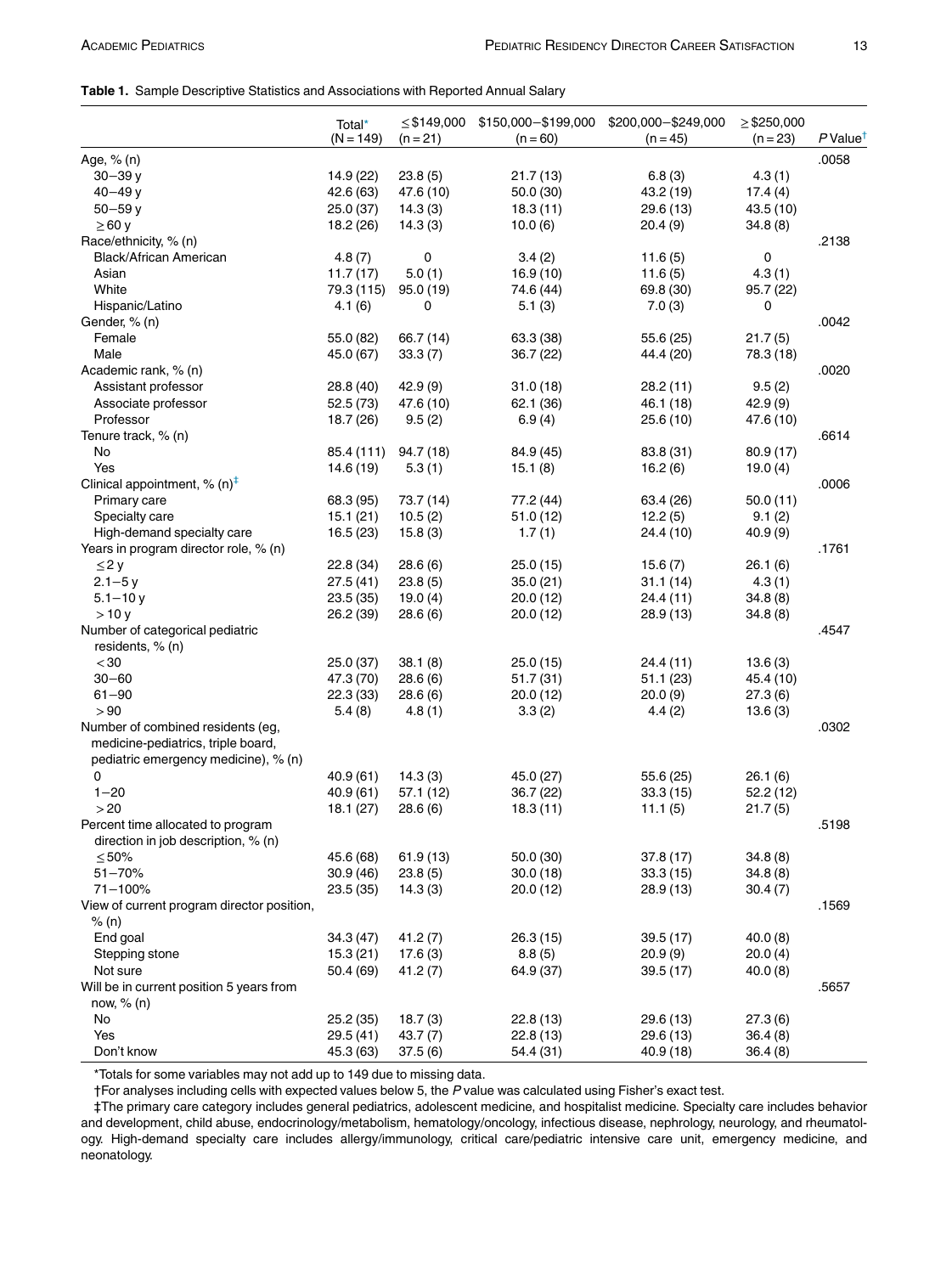categories (32.8% vs 81.7% of those with no combined residents and 85.5% of those with 1 to 20 residents;  $P = .0302$ ) [\(Table 1](#page-2-2)).

Additional analyses explored associations with salary and gender. In bivariate analyses, gender was not significantly associated with the type of clinical appointment, number of raises, being on the tenure track, or years in the PD role. Significant associations were found for age, race, and academic rank. Women were younger and more likely to identify as black or Latina, and 9.2% of women had achieved the rank of full professor compared to 30.2% of men. We conducted two-way analyses of variance to test the association of gender and race after controlling for all measures with a significant bivariate association with either variable. Race and academic rank failed to achieve statistical significance in these models. Gender remained a significant independent predictor of salary when controlling for age, type of clinical appointment (primary care, specialty care, or high-demand specialty care), and number of combined residents ([Table 2](#page-3-0)).

A majority of program directors were "very or extremely satisfied" with their relationship with residents (78.6%), role as an educator (74.3%), relationship with their chair (68.2%), feeling valued by faculty (59.3%), career as a residency PD (65.0%), residents' performance (63.3%), role in patient care (61.6%), and relationship with faculty (65.3%). In 6 areas, 20% or more of respondents were "not at all or very little satisfied": pay (38.9%), administrative workload (32.1%), managing accreditation and ACGME expectations (31.9%), resources (27.8%), work/life balance (24.1%), and being valued by administration (20.0%) ([Table 3\)](#page-4-0).

Those who saw the PD role as an end goal rated their satisfaction higher on many measures, including satisfaction with their career as a PD, with resident performance, with feeling valued by their department and faculty, with their role in patient care, with administrative workload, with their role as an educator, with their relationship with residents, and with work/life balance, although in most cases these differences failed to achieve statistical significance. Only two variables were found to be significantly associated: those who saw the role as an end goal had been in the PD role almost twice as long as those who saw it as a stepping stone or were not sure (10.4 years vs 5.6 years;  $P = .0001$ ), and a greater proportion were highly satisfied with their relationship with faculty (76.7% vs 60.6%;  $P = .0391$ ). In examining associations with respondents believing they will be in the PD position in 5 years, we did not identify a strong or significant difference in length of time in the PD role. However, we did see a similar pattern of results for the satisfaction measures. On almost every item, a greater proportion of those who said they would be in the position in 5 years reported their satisfaction to be very or extremely high. These differences achieved statistical significance for 4 variables: satisfaction with their career as a residency program director (82.5% vs 59.2%;  $P = .0173$ ), satisfaction with their relationship with faculty (80.5% vs 59.2%;  $P = .0300$ ), satisfaction with resident performance (75.0% vs 58.8%;  $P = .0408$ ), and satisfaction with their administrative workload (30.0% vs 12.2%;  $P = .0355$ ) [\(Table 3](#page-4-0)).

#### **DISCUSSION**

High-quality medical care is predicated upon the ongoing education of highly competent and thoroughly trained physicians. PDs implement and assess the outcomes of this training; their breadth of knowledge and managerial skills require a learning curve that has been described as "steep," requiring several years to develop and master. $9$  Hence, longevity in the position of PD may contribute to the quality of program outcomes and resident performance. Our finding that fewer than a third of pediatric program directors were confident they would still be in that position in 5 years is concerning and suggests that action is necessary to support and encourage PD longevity and satisfaction with their career and work environments. Stability and retention of faculty have been identified by the Association of American Medical Colleges as key elements of optimal residency programs<sup>[14](#page-5-10)</sup>; retention of program directors must be considered a critical aspect of this. Without changes to enhance PD satisfaction and reduce burdens, resident training may suffer. Program directors at higher risk of burnout rate themselves significantly lower in effectiveness, $10$  and some authors have hypothesized that PDs may not stay in their position long enough to achieve maximum effectiveness in addressing their programs' needs.<sup>[8](#page-5-5)</sup>

This study is the first to document significant disparities in pay between male and female residency program directors in pediatrics, although such gender gaps in medicine as in other areas are not novel. Willett and col-leagues<sup>[15](#page-5-12)</sup> found that female PDs in internal medicine were paid significantly less than their male colleagues.

<span id="page-3-0"></span>Table 2. Unbalanced ANOVA for Two-Way Design to Test Multivariate Associations with Salary

|                                                | Type III Sum of Squares | Degrees of Freedom | Mean Square |      | P Value |
|------------------------------------------------|-------------------------|--------------------|-------------|------|---------|
| Gender                                         | 5.134                   |                    | 5.134       | 8.53 | .0042   |
| Race/ethnicity                                 | 2.862                   | c                  | 0.954       | 1.59 | .1969   |
| Age                                            | 7.506                   | 3                  | 2.502       | 4.16 | .0078   |
| Academic rank                                  | 3.374                   |                    | 1.687       | 2.80 | .0649   |
| Clinical appointment                           | 10.645                  |                    | 5.322       | 8.84 | .0003   |
| Number of non-categorical residents in program | 5.708                   |                    | 2.854       | 4.74 | .0105   |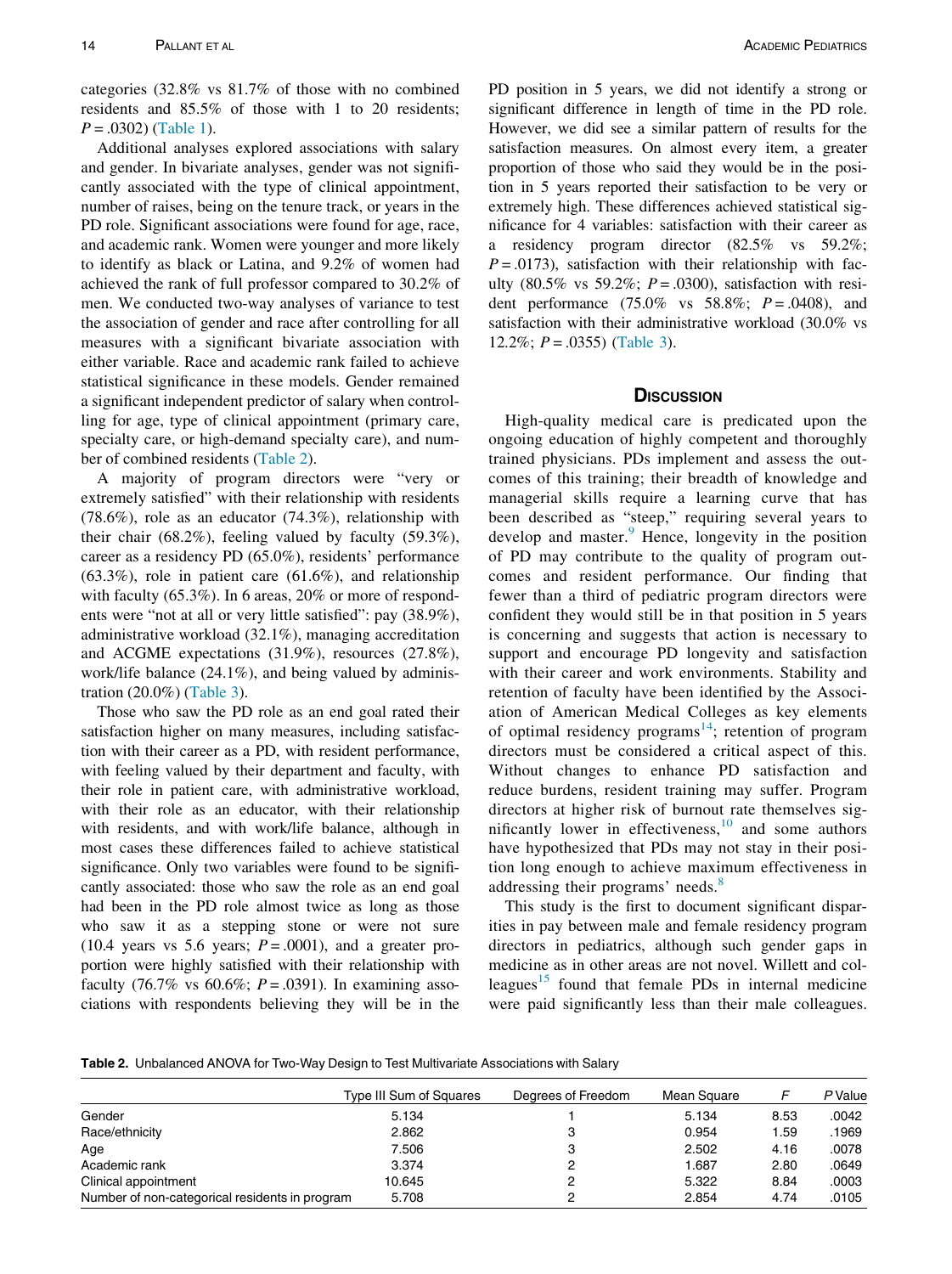#### <span id="page-4-0"></span>Table 3. Bivariate Associations with Seeing Program Director Career as End Goal and Believing You Will Be in the Role in 5 Year[s\\*](#page-4-1)

| <b>Total Sample</b><br>$(N = 149)^T$<br>No<br>Yes<br>P Value<br>No<br>Yes<br>P Value<br>Mean (SD) years in PD role<br>7.8(6.16)<br>6.6(5.91)<br>5.6(4.53)<br>10.4(6.97)<br>.0001<br>.3307<br>Satisfaction: valued by administration, % (n)<br>.3186<br>.2083<br>Not at all or very little satisfied<br>21.3(10)<br>20.0 (28)<br>19.1 (17)<br>23.5(23)<br>10.0(4)<br>Satisfied<br>31.4 (44)<br>36.0(32)<br>23.4(11)<br>29.6 (29)<br>35.0(14)<br>48.6 (68)<br>Very or extremely satisfied<br>44.9 (40)<br>55.3 (26)<br>46.9 (46)<br>55.0 (22)<br>Satisfaction: career as residency program director, % (n)<br>.0173<br>.1435<br>Not at all or very little satisfied<br>5.7(8)<br>5.6(5)<br>4.3(2)<br>7.1(7)<br>0.0(0)<br>19.2(9)<br>Satisfied<br>29.3 (41)<br>34.8(31)<br>33.7(33)<br>17.5(7)<br>Very or extremely satisfied<br>65.0 (91)<br>59.6 (53)<br>76.6 (36)<br>59.2 (58)<br>82.5 (33)<br>Satisfaction: relationship with faculty, % (n)<br>.0391<br>.0300<br>Not at all or very little satisfied<br>3.3(3)<br>6.4(3)<br>7.1(7)<br>0.0(0)<br>5.0(7)<br>Satisfied<br>29.8 (42)<br>36.7(33)<br>17.0(8)<br>33.7 (33)<br>19.5(8)<br>Very or extremely satisfied<br>65.3 (92)<br>60.0(54)<br>76.6 (36)<br>59.2 (58)<br>80.5 (33)<br>Satisfaction: resident performance in program, % (n)<br>.0408<br>.7167<br>Not at all or very little satisfied<br>7.9(11)<br>9.1(8)<br>6.4(3)<br>11.3(11)<br>0.0(0)<br>Satisfied<br>28.8 (40)<br>30.7(27)<br>25.5(12)<br>29.9 (29)<br>25.0(10)<br>Very or extremely satisfied<br>63.3 (88)<br>60.2(53)<br>68.1 (32)<br>58.8 (57)<br>75.0 (87)<br>Satisfaction: valued by department/faculty, % (n)<br>.8771<br>.1432<br>Not at all or very little satisfied<br>13.6(19)<br>13.5(12)<br>12.8(6)<br>17.5(17)<br>4.9(2)<br>29.2 (26)<br>Satisfied<br>27.1 (38)<br>25.5(12)<br>24.7 (24)<br>29.3(12)<br>Very or extremely satisfied<br>59.3 (83)<br>57.3(51)<br>61.7(29)<br>57.7 (56)<br>65.9 (27) |
|-----------------------------------------------------------------------------------------------------------------------------------------------------------------------------------------------------------------------------------------------------------------------------------------------------------------------------------------------------------------------------------------------------------------------------------------------------------------------------------------------------------------------------------------------------------------------------------------------------------------------------------------------------------------------------------------------------------------------------------------------------------------------------------------------------------------------------------------------------------------------------------------------------------------------------------------------------------------------------------------------------------------------------------------------------------------------------------------------------------------------------------------------------------------------------------------------------------------------------------------------------------------------------------------------------------------------------------------------------------------------------------------------------------------------------------------------------------------------------------------------------------------------------------------------------------------------------------------------------------------------------------------------------------------------------------------------------------------------------------------------------------------------------------------------------------------------------------------------------------------------------------------------------------------------------------|
|                                                                                                                                                                                                                                                                                                                                                                                                                                                                                                                                                                                                                                                                                                                                                                                                                                                                                                                                                                                                                                                                                                                                                                                                                                                                                                                                                                                                                                                                                                                                                                                                                                                                                                                                                                                                                                                                                                                                   |
|                                                                                                                                                                                                                                                                                                                                                                                                                                                                                                                                                                                                                                                                                                                                                                                                                                                                                                                                                                                                                                                                                                                                                                                                                                                                                                                                                                                                                                                                                                                                                                                                                                                                                                                                                                                                                                                                                                                                   |
|                                                                                                                                                                                                                                                                                                                                                                                                                                                                                                                                                                                                                                                                                                                                                                                                                                                                                                                                                                                                                                                                                                                                                                                                                                                                                                                                                                                                                                                                                                                                                                                                                                                                                                                                                                                                                                                                                                                                   |
|                                                                                                                                                                                                                                                                                                                                                                                                                                                                                                                                                                                                                                                                                                                                                                                                                                                                                                                                                                                                                                                                                                                                                                                                                                                                                                                                                                                                                                                                                                                                                                                                                                                                                                                                                                                                                                                                                                                                   |
|                                                                                                                                                                                                                                                                                                                                                                                                                                                                                                                                                                                                                                                                                                                                                                                                                                                                                                                                                                                                                                                                                                                                                                                                                                                                                                                                                                                                                                                                                                                                                                                                                                                                                                                                                                                                                                                                                                                                   |
|                                                                                                                                                                                                                                                                                                                                                                                                                                                                                                                                                                                                                                                                                                                                                                                                                                                                                                                                                                                                                                                                                                                                                                                                                                                                                                                                                                                                                                                                                                                                                                                                                                                                                                                                                                                                                                                                                                                                   |
|                                                                                                                                                                                                                                                                                                                                                                                                                                                                                                                                                                                                                                                                                                                                                                                                                                                                                                                                                                                                                                                                                                                                                                                                                                                                                                                                                                                                                                                                                                                                                                                                                                                                                                                                                                                                                                                                                                                                   |
|                                                                                                                                                                                                                                                                                                                                                                                                                                                                                                                                                                                                                                                                                                                                                                                                                                                                                                                                                                                                                                                                                                                                                                                                                                                                                                                                                                                                                                                                                                                                                                                                                                                                                                                                                                                                                                                                                                                                   |
|                                                                                                                                                                                                                                                                                                                                                                                                                                                                                                                                                                                                                                                                                                                                                                                                                                                                                                                                                                                                                                                                                                                                                                                                                                                                                                                                                                                                                                                                                                                                                                                                                                                                                                                                                                                                                                                                                                                                   |
|                                                                                                                                                                                                                                                                                                                                                                                                                                                                                                                                                                                                                                                                                                                                                                                                                                                                                                                                                                                                                                                                                                                                                                                                                                                                                                                                                                                                                                                                                                                                                                                                                                                                                                                                                                                                                                                                                                                                   |
|                                                                                                                                                                                                                                                                                                                                                                                                                                                                                                                                                                                                                                                                                                                                                                                                                                                                                                                                                                                                                                                                                                                                                                                                                                                                                                                                                                                                                                                                                                                                                                                                                                                                                                                                                                                                                                                                                                                                   |
|                                                                                                                                                                                                                                                                                                                                                                                                                                                                                                                                                                                                                                                                                                                                                                                                                                                                                                                                                                                                                                                                                                                                                                                                                                                                                                                                                                                                                                                                                                                                                                                                                                                                                                                                                                                                                                                                                                                                   |
|                                                                                                                                                                                                                                                                                                                                                                                                                                                                                                                                                                                                                                                                                                                                                                                                                                                                                                                                                                                                                                                                                                                                                                                                                                                                                                                                                                                                                                                                                                                                                                                                                                                                                                                                                                                                                                                                                                                                   |
|                                                                                                                                                                                                                                                                                                                                                                                                                                                                                                                                                                                                                                                                                                                                                                                                                                                                                                                                                                                                                                                                                                                                                                                                                                                                                                                                                                                                                                                                                                                                                                                                                                                                                                                                                                                                                                                                                                                                   |
|                                                                                                                                                                                                                                                                                                                                                                                                                                                                                                                                                                                                                                                                                                                                                                                                                                                                                                                                                                                                                                                                                                                                                                                                                                                                                                                                                                                                                                                                                                                                                                                                                                                                                                                                                                                                                                                                                                                                   |
|                                                                                                                                                                                                                                                                                                                                                                                                                                                                                                                                                                                                                                                                                                                                                                                                                                                                                                                                                                                                                                                                                                                                                                                                                                                                                                                                                                                                                                                                                                                                                                                                                                                                                                                                                                                                                                                                                                                                   |
|                                                                                                                                                                                                                                                                                                                                                                                                                                                                                                                                                                                                                                                                                                                                                                                                                                                                                                                                                                                                                                                                                                                                                                                                                                                                                                                                                                                                                                                                                                                                                                                                                                                                                                                                                                                                                                                                                                                                   |
|                                                                                                                                                                                                                                                                                                                                                                                                                                                                                                                                                                                                                                                                                                                                                                                                                                                                                                                                                                                                                                                                                                                                                                                                                                                                                                                                                                                                                                                                                                                                                                                                                                                                                                                                                                                                                                                                                                                                   |
|                                                                                                                                                                                                                                                                                                                                                                                                                                                                                                                                                                                                                                                                                                                                                                                                                                                                                                                                                                                                                                                                                                                                                                                                                                                                                                                                                                                                                                                                                                                                                                                                                                                                                                                                                                                                                                                                                                                                   |
|                                                                                                                                                                                                                                                                                                                                                                                                                                                                                                                                                                                                                                                                                                                                                                                                                                                                                                                                                                                                                                                                                                                                                                                                                                                                                                                                                                                                                                                                                                                                                                                                                                                                                                                                                                                                                                                                                                                                   |
|                                                                                                                                                                                                                                                                                                                                                                                                                                                                                                                                                                                                                                                                                                                                                                                                                                                                                                                                                                                                                                                                                                                                                                                                                                                                                                                                                                                                                                                                                                                                                                                                                                                                                                                                                                                                                                                                                                                                   |
|                                                                                                                                                                                                                                                                                                                                                                                                                                                                                                                                                                                                                                                                                                                                                                                                                                                                                                                                                                                                                                                                                                                                                                                                                                                                                                                                                                                                                                                                                                                                                                                                                                                                                                                                                                                                                                                                                                                                   |
| Satisfaction: role in patient care, % (n)<br>.3660<br>.8037                                                                                                                                                                                                                                                                                                                                                                                                                                                                                                                                                                                                                                                                                                                                                                                                                                                                                                                                                                                                                                                                                                                                                                                                                                                                                                                                                                                                                                                                                                                                                                                                                                                                                                                                                                                                                                                                       |
| Not at all or very little satisfied                                                                                                                                                                                                                                                                                                                                                                                                                                                                                                                                                                                                                                                                                                                                                                                                                                                                                                                                                                                                                                                                                                                                                                                                                                                                                                                                                                                                                                                                                                                                                                                                                                                                                                                                                                                                                                                                                               |
| 13.0(6)<br>10.0(4)<br>10.1(14)<br>8.0(7)<br>8.3(8)<br>Satisfied<br>28.3 (39)                                                                                                                                                                                                                                                                                                                                                                                                                                                                                                                                                                                                                                                                                                                                                                                                                                                                                                                                                                                                                                                                                                                                                                                                                                                                                                                                                                                                                                                                                                                                                                                                                                                                                                                                                                                                                                                      |
| 31.8(28)<br>21.7(10)<br>30.2(29)<br>25.0(10)                                                                                                                                                                                                                                                                                                                                                                                                                                                                                                                                                                                                                                                                                                                                                                                                                                                                                                                                                                                                                                                                                                                                                                                                                                                                                                                                                                                                                                                                                                                                                                                                                                                                                                                                                                                                                                                                                      |
| Very or extremely satisfied<br>61.6 (85)<br>60.2(53)<br>65.2 (30)<br>61.5(59)<br>65.0 (26)                                                                                                                                                                                                                                                                                                                                                                                                                                                                                                                                                                                                                                                                                                                                                                                                                                                                                                                                                                                                                                                                                                                                                                                                                                                                                                                                                                                                                                                                                                                                                                                                                                                                                                                                                                                                                                        |
| Satisfaction: administrative workload, % (n)<br>.0355<br>.0600                                                                                                                                                                                                                                                                                                                                                                                                                                                                                                                                                                                                                                                                                                                                                                                                                                                                                                                                                                                                                                                                                                                                                                                                                                                                                                                                                                                                                                                                                                                                                                                                                                                                                                                                                                                                                                                                    |
| Not at all or very little satisfied<br>37.1(33)<br>21.3(10)<br>34.7 (34)<br>22.5(9)<br>32.1 (45)                                                                                                                                                                                                                                                                                                                                                                                                                                                                                                                                                                                                                                                                                                                                                                                                                                                                                                                                                                                                                                                                                                                                                                                                                                                                                                                                                                                                                                                                                                                                                                                                                                                                                                                                                                                                                                  |
| Satisfied<br>50.7 (71)<br>50.6(45)<br>53.2(25)<br>53.1 (52)<br>47.5 (19)                                                                                                                                                                                                                                                                                                                                                                                                                                                                                                                                                                                                                                                                                                                                                                                                                                                                                                                                                                                                                                                                                                                                                                                                                                                                                                                                                                                                                                                                                                                                                                                                                                                                                                                                                                                                                                                          |
| Very or extremely satisfied<br>17.1(24)<br>12.4(11)<br>25.5(12)<br>12.2(12)<br>30.0(12)                                                                                                                                                                                                                                                                                                                                                                                                                                                                                                                                                                                                                                                                                                                                                                                                                                                                                                                                                                                                                                                                                                                                                                                                                                                                                                                                                                                                                                                                                                                                                                                                                                                                                                                                                                                                                                           |
| Satisfaction: pay, % (n)<br>.1356<br>.8367                                                                                                                                                                                                                                                                                                                                                                                                                                                                                                                                                                                                                                                                                                                                                                                                                                                                                                                                                                                                                                                                                                                                                                                                                                                                                                                                                                                                                                                                                                                                                                                                                                                                                                                                                                                                                                                                                        |
| 42.5 (17)<br>Not at all or very little satisfied<br>38.9 (54)<br>36.4(32)<br>42.6 (20)<br>38.1 (37)                                                                                                                                                                                                                                                                                                                                                                                                                                                                                                                                                                                                                                                                                                                                                                                                                                                                                                                                                                                                                                                                                                                                                                                                                                                                                                                                                                                                                                                                                                                                                                                                                                                                                                                                                                                                                               |
| Satisfied<br>33.8 (47)<br>30.7(27)<br>40.4 (19)<br>35.1 (34)<br>30.0(12)                                                                                                                                                                                                                                                                                                                                                                                                                                                                                                                                                                                                                                                                                                                                                                                                                                                                                                                                                                                                                                                                                                                                                                                                                                                                                                                                                                                                                                                                                                                                                                                                                                                                                                                                                                                                                                                          |
| Very or extremely satisfied<br>27.3 (38)<br>33.0(29)<br>17.0(8)<br>26.8(26)<br>27.5(11)                                                                                                                                                                                                                                                                                                                                                                                                                                                                                                                                                                                                                                                                                                                                                                                                                                                                                                                                                                                                                                                                                                                                                                                                                                                                                                                                                                                                                                                                                                                                                                                                                                                                                                                                                                                                                                           |
| Satisfaction: resources, % (n)<br>.4596<br>.9182                                                                                                                                                                                                                                                                                                                                                                                                                                                                                                                                                                                                                                                                                                                                                                                                                                                                                                                                                                                                                                                                                                                                                                                                                                                                                                                                                                                                                                                                                                                                                                                                                                                                                                                                                                                                                                                                                  |
| 29.8 (14)<br>22.0(9)<br>Not at all or very little satisfied<br>27.9 (39)<br>26.7 (24)<br>30.6(30)                                                                                                                                                                                                                                                                                                                                                                                                                                                                                                                                                                                                                                                                                                                                                                                                                                                                                                                                                                                                                                                                                                                                                                                                                                                                                                                                                                                                                                                                                                                                                                                                                                                                                                                                                                                                                                 |
| Satisfied<br>42.1 (59)<br>42.6 (20)<br>43.3 (39)<br>41.8(41)<br>41.5(17)                                                                                                                                                                                                                                                                                                                                                                                                                                                                                                                                                                                                                                                                                                                                                                                                                                                                                                                                                                                                                                                                                                                                                                                                                                                                                                                                                                                                                                                                                                                                                                                                                                                                                                                                                                                                                                                          |
| Very or extremely satisfied<br>30.0(42)<br>30.0(27)<br>27.7(13)<br>27.6(27)<br>36.6(15)                                                                                                                                                                                                                                                                                                                                                                                                                                                                                                                                                                                                                                                                                                                                                                                                                                                                                                                                                                                                                                                                                                                                                                                                                                                                                                                                                                                                                                                                                                                                                                                                                                                                                                                                                                                                                                           |
| Satisfaction: role as educator, % (n)<br>.0777<br>.5172                                                                                                                                                                                                                                                                                                                                                                                                                                                                                                                                                                                                                                                                                                                                                                                                                                                                                                                                                                                                                                                                                                                                                                                                                                                                                                                                                                                                                                                                                                                                                                                                                                                                                                                                                                                                                                                                           |
| Not at all or very little satisfied<br>4.3(2)<br>0.0(0)<br>4.3(6)<br>3.4(3)<br>5.1(5)                                                                                                                                                                                                                                                                                                                                                                                                                                                                                                                                                                                                                                                                                                                                                                                                                                                                                                                                                                                                                                                                                                                                                                                                                                                                                                                                                                                                                                                                                                                                                                                                                                                                                                                                                                                                                                             |
| Satisfied<br>21.4 (30)<br>14.9(7)<br>23.6(21)<br>25.5(25)<br>12.5(5)                                                                                                                                                                                                                                                                                                                                                                                                                                                                                                                                                                                                                                                                                                                                                                                                                                                                                                                                                                                                                                                                                                                                                                                                                                                                                                                                                                                                                                                                                                                                                                                                                                                                                                                                                                                                                                                              |
| Very or extremely satisfied<br>74.3 (104)<br>73.0 (65)<br>80.9 (38)<br>69.4 (68)<br>87.5 (35)                                                                                                                                                                                                                                                                                                                                                                                                                                                                                                                                                                                                                                                                                                                                                                                                                                                                                                                                                                                                                                                                                                                                                                                                                                                                                                                                                                                                                                                                                                                                                                                                                                                                                                                                                                                                                                     |
| .1876<br>Satisfaction: relationship with residents, % (n)<br>> 99                                                                                                                                                                                                                                                                                                                                                                                                                                                                                                                                                                                                                                                                                                                                                                                                                                                                                                                                                                                                                                                                                                                                                                                                                                                                                                                                                                                                                                                                                                                                                                                                                                                                                                                                                                                                                                                                 |
| 4.3(6)<br>2.3(2)<br>6.4(3)<br>4.1(4)<br>Not at all or very little satisfied<br>4.9(2)                                                                                                                                                                                                                                                                                                                                                                                                                                                                                                                                                                                                                                                                                                                                                                                                                                                                                                                                                                                                                                                                                                                                                                                                                                                                                                                                                                                                                                                                                                                                                                                                                                                                                                                                                                                                                                             |
| Satisfied<br>20.2(18)<br>10.6(5)<br>17.5(17)<br>17.1 (24)<br>17.1(7)                                                                                                                                                                                                                                                                                                                                                                                                                                                                                                                                                                                                                                                                                                                                                                                                                                                                                                                                                                                                                                                                                                                                                                                                                                                                                                                                                                                                                                                                                                                                                                                                                                                                                                                                                                                                                                                              |
| Very or extremely satisfied<br>78.6 (110)<br>77.5 (69)<br>83.0 (39)<br>78.4 (76)<br>78.1 (32)                                                                                                                                                                                                                                                                                                                                                                                                                                                                                                                                                                                                                                                                                                                                                                                                                                                                                                                                                                                                                                                                                                                                                                                                                                                                                                                                                                                                                                                                                                                                                                                                                                                                                                                                                                                                                                     |
| Satisfaction: work/life balance, % (n)<br>.1065<br>.2156                                                                                                                                                                                                                                                                                                                                                                                                                                                                                                                                                                                                                                                                                                                                                                                                                                                                                                                                                                                                                                                                                                                                                                                                                                                                                                                                                                                                                                                                                                                                                                                                                                                                                                                                                                                                                                                                          |
| Not at all or very little satisfied<br>24.1 (34)<br>27.8(25)<br>17.0(8)<br>27.6 (27)<br>14.6(6)                                                                                                                                                                                                                                                                                                                                                                                                                                                                                                                                                                                                                                                                                                                                                                                                                                                                                                                                                                                                                                                                                                                                                                                                                                                                                                                                                                                                                                                                                                                                                                                                                                                                                                                                                                                                                                   |
| Satisfied<br>44.7 (63)<br>46.7 (42)<br>40.4 (19)<br>46.3 (19)<br>43.9 (43)                                                                                                                                                                                                                                                                                                                                                                                                                                                                                                                                                                                                                                                                                                                                                                                                                                                                                                                                                                                                                                                                                                                                                                                                                                                                                                                                                                                                                                                                                                                                                                                                                                                                                                                                                                                                                                                        |
| Very or extremely satisfied<br>31.2(44)<br>25.6(23)<br>42.6 (20)<br>39.0(16)<br>28.6 (28)                                                                                                                                                                                                                                                                                                                                                                                                                                                                                                                                                                                                                                                                                                                                                                                                                                                                                                                                                                                                                                                                                                                                                                                                                                                                                                                                                                                                                                                                                                                                                                                                                                                                                                                                                                                                                                         |
| Satisfaction: managing accreditation and ACGME<br>.9897<br>.2138                                                                                                                                                                                                                                                                                                                                                                                                                                                                                                                                                                                                                                                                                                                                                                                                                                                                                                                                                                                                                                                                                                                                                                                                                                                                                                                                                                                                                                                                                                                                                                                                                                                                                                                                                                                                                                                                  |
| expectations, $% (n)$                                                                                                                                                                                                                                                                                                                                                                                                                                                                                                                                                                                                                                                                                                                                                                                                                                                                                                                                                                                                                                                                                                                                                                                                                                                                                                                                                                                                                                                                                                                                                                                                                                                                                                                                                                                                                                                                                                             |
| Not at all or very little satisfied<br>31.9(45)<br>31.1(28)<br>31.2(15)<br>34.7 (34)<br>22.0(9)                                                                                                                                                                                                                                                                                                                                                                                                                                                                                                                                                                                                                                                                                                                                                                                                                                                                                                                                                                                                                                                                                                                                                                                                                                                                                                                                                                                                                                                                                                                                                                                                                                                                                                                                                                                                                                   |
| Satisfied<br>44.7 (63)<br>44.4 (40)<br>44.7 (21)<br>44.9 (44)<br>46.3 (19)                                                                                                                                                                                                                                                                                                                                                                                                                                                                                                                                                                                                                                                                                                                                                                                                                                                                                                                                                                                                                                                                                                                                                                                                                                                                                                                                                                                                                                                                                                                                                                                                                                                                                                                                                                                                                                                        |
| Very or extremely satisfied<br>23.4 (33)<br>24.4 (22)<br>23.4 (11)<br>20.4 (20)<br>31.7(13)                                                                                                                                                                                                                                                                                                                                                                                                                                                                                                                                                                                                                                                                                                                                                                                                                                                                                                                                                                                                                                                                                                                                                                                                                                                                                                                                                                                                                                                                                                                                                                                                                                                                                                                                                                                                                                       |
| Satisfaction: relationship with chair, % (n)<br>.5344<br>>.99                                                                                                                                                                                                                                                                                                                                                                                                                                                                                                                                                                                                                                                                                                                                                                                                                                                                                                                                                                                                                                                                                                                                                                                                                                                                                                                                                                                                                                                                                                                                                                                                                                                                                                                                                                                                                                                                     |
| 15.2(7)<br>10.3(4)<br>Not at all or very little satisfied<br>11.1(15)<br>9.3(8)<br>10.6(10)                                                                                                                                                                                                                                                                                                                                                                                                                                                                                                                                                                                                                                                                                                                                                                                                                                                                                                                                                                                                                                                                                                                                                                                                                                                                                                                                                                                                                                                                                                                                                                                                                                                                                                                                                                                                                                       |
| Satisfied<br>20.7 (28)<br>17.4(8)<br>20.5(8)<br>22.1 (19)<br>21.3(20)                                                                                                                                                                                                                                                                                                                                                                                                                                                                                                                                                                                                                                                                                                                                                                                                                                                                                                                                                                                                                                                                                                                                                                                                                                                                                                                                                                                                                                                                                                                                                                                                                                                                                                                                                                                                                                                             |
| Very or extremely satisfied<br>68.2 (92)<br>68.6 (59)<br>68.1 (64)<br>69.2 (27)<br>67.4 (31)                                                                                                                                                                                                                                                                                                                                                                                                                                                                                                                                                                                                                                                                                                                                                                                                                                                                                                                                                                                                                                                                                                                                                                                                                                                                                                                                                                                                                                                                                                                                                                                                                                                                                                                                                                                                                                      |

ACGME indicates Accreditation Council for Graduate Medical Education.

<span id="page-4-1"></span>\*All satisfaction variables were tested using chi-square analyses. For analyses including cell sizes of 5 or less, Fisher's exact test was used. †Sample size varies slightly for individual questions due to some questions that were left blank; 12 participants did not report whether their current position is an end goal, and 10 did not answer the question regarding whether they would still be in their position in 5 years.

<span id="page-4-2"></span>‡Comparison of those who said their current program director position was an end goal to those who said it was a stepping stone or that they were not sure.

<span id="page-4-3"></span>§Comparison of those who said they believed they will be in their current position 5 years from now to those who said they would not be or did not know.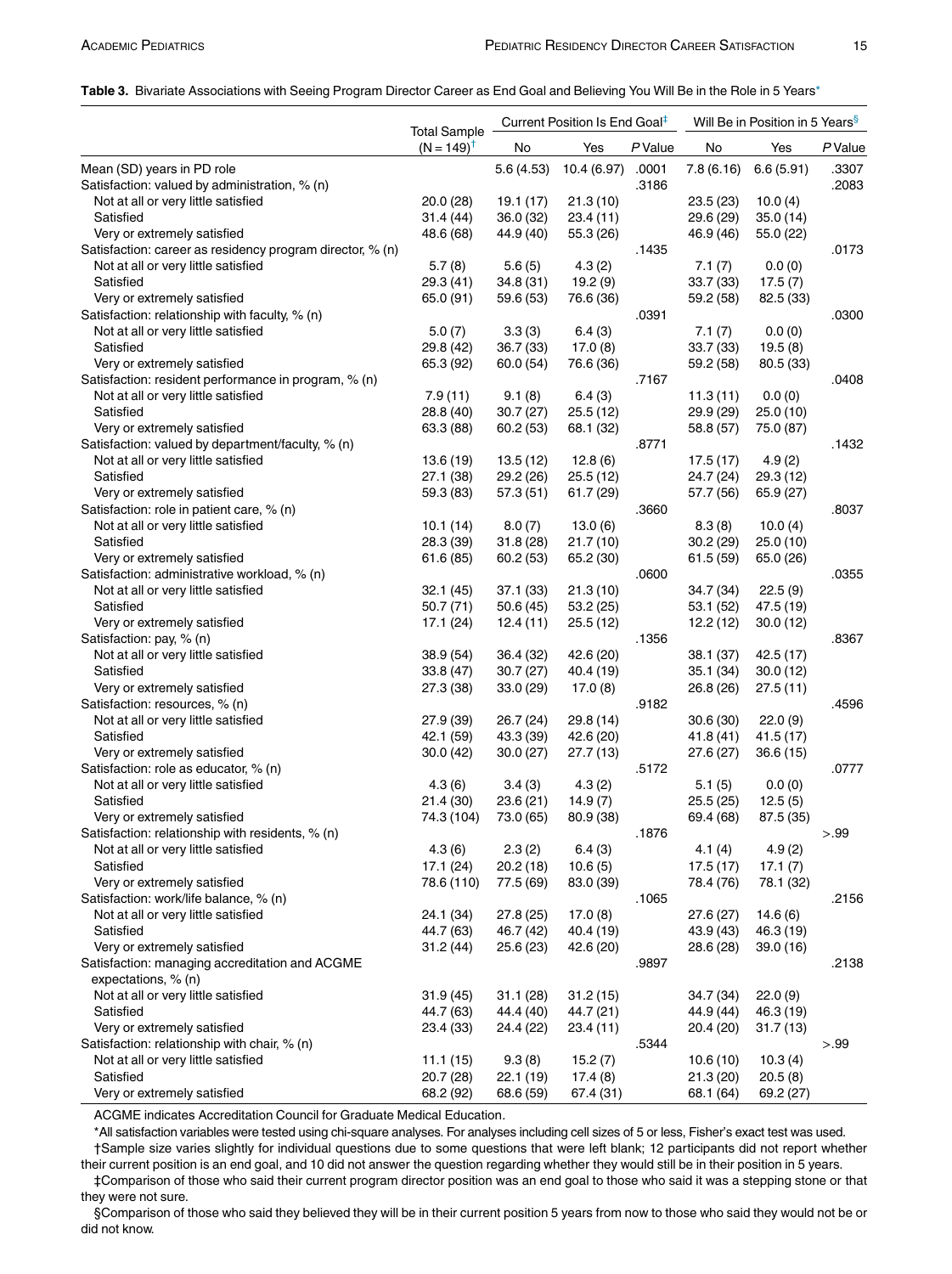<span id="page-5-6"></span>These disparities are present from the earliest stages of physicians' careers, with starting salaries for men leaving residency being almost \$17,000 higher than those for women; furthermore, pay disparities may be increas-ing.<sup>[16](#page-5-13)</sup> Gender-based disparities can impact retention, continuity of medical training program leadership, and stability in the training provided.<sup>[17](#page-5-14)</sup> The American College of Physicians recently issued a position paper with recommendations to achieve gender equity in salary and other areas.[18](#page-5-15) Their conclusions are consistent with our own, in that additional attention and advocacy are required to change the culture in academic medicine and eliminate gender-based disparities.

<span id="page-5-2"></span><span id="page-5-1"></span><span id="page-5-0"></span>Although the majority of respondents in our study reported feeling at least moderately satisfied with most of the issues measured, a substantial minority was highly dissatisfied with several important aspects of their roles; the pattern suggests a sense of feeling overburdened and undervalued. Perceived burdens of administrative workload relative to resources, the absence of appropriate financial or academic incentives, and the growth of regulatory and documentation requirements and diminished work/life balance are all likely contributors to PD dissatisfaction and career dropout. All are possible areas of focus for the pediatric educational community moving forward.

<span id="page-5-16"></span><span id="page-5-5"></span><span id="page-5-3"></span>We identified a substantial lack of diversity in the ranks of American PDs, as the numbers do not reflect current racial diversity in the country and among the families that pediatricians serve. Our data are consistent with the survey of pediatric department chairs by Mendoza et al<sup>[19](#page-6-0)</sup> which found that 80% of PDs and 70% of residents were non-Hispanic whites. The medical educational community should continue to emphasize equity, opportunity, and the enhancement of diversity in the medical workplace as a matter of active duty, self-evaluation, and quality improvement.

<span id="page-5-11"></span><span id="page-5-9"></span><span id="page-5-8"></span><span id="page-5-7"></span><span id="page-5-4"></span>Our study had some weaknesses. All data were self-report and therefore subject to bias; we collected our data anonymously to limit this bias. Although three-quarters of the country's PDs participated, we have no way of knowing if those who chose not to participate differ in some way from those who participated. Nonetheless, our response rate was high and compares favorably with other PD surveys.<sup>[6](#page-5-16),[20](#page-6-1)-22</sup> There was substantial range in the length of time respondents reported serving as PDs; looking at a cross-section of PDs who are at very different points in their careers could limit the generalizability of some results. Others have found, however, that controlling for longevity in the PD role in multivariate analyses had a very small impact on PD turnover, $8$ consistent with our finding that duration in the PD role was not associated with plans to remain in the position for 5 years.

<span id="page-5-15"></span><span id="page-5-14"></span><span id="page-5-13"></span><span id="page-5-12"></span><span id="page-5-10"></span>Pediatric training programs can contribute clinical capacity, quality, and general morale to the broader clinical and academic mission of many departments. Our data suggest that a substantial proportion of pediatric program directors may be overburdened or may choose to move on to alternative options in their personal career pathways. Future study and ongoing reassessment of success and satisfaction of educational faculty can contribute to retention of experienced and high-quality faculty and program directors.

#### SUPPLEMENTARY DATA

Supplementary data related to this article can be found online at [https://10.1016/j.acap.2018.09.015.](https://doi.org/10.1016/j.acap.2018.09.015)

#### **REFERENCES**

- 1. Accreditation Council for Graduate Medical Education (ACGME). List of programs by specialty. Available at: [https://apps.acgme.org/](https://apps.acgme.org/ads/public/reports/report/1) [ads/public/reports/report/1.](https://apps.acgme.org/ads/public/reports/report/1) Accessed August 22, 2017.
- 2. Association of American Medical Colleges (AAMC). ACGME residents and fellows by sex and specialty, 2015. Available at: [https://www.aamc.org/data/workforce/reports/458766/2-2-chart.](https://www.aamc.org/data/workforce/reports/458766/2-2-chart.html) [html](https://www.aamc.org/data/workforce/reports/458766/2-2-chart.html). Accessed October 11, 2018.
- 3. [Raj KS. Well-being in residency: a systematic review.](http://refhub.elsevier.com/S1876-2859(18)30687-9/sbref0001) J Grad Med Educ[. 2016;8:674–684.](http://refhub.elsevier.com/S1876-2859(18)30687-9/sbref0001)
- 4. [Mahan JD. Burnout in pediatric residents and physicians: a call to](http://refhub.elsevier.com/S1876-2859(18)30687-9/sbref0002) action. Pediatrics[. 2017;139:e20164233.](http://refhub.elsevier.com/S1876-2859(18)30687-9/sbref0002)
- 5. [Saleh KJ, Quick JC, Conaway M, et al. The prevalence and severity](http://refhub.elsevier.com/S1876-2859(18)30687-9/sbref0003) [of burnout among academic orthopaedic departmental leaders.](http://refhub.elsevier.com/S1876-2859(18)30687-9/sbref0003) J [Bone Joint Surg Am](http://refhub.elsevier.com/S1876-2859(18)30687-9/sbref0003). 2007;89:896–903.
- 6. [Aggarwal S, Kusano AS, Carter JN, et al. Stress and burnout](http://refhub.elsevier.com/S1876-2859(18)30687-9/sbref0004) [among residency program directors in United States radiation](http://refhub.elsevier.com/S1876-2859(18)30687-9/sbref0004) oncology programs. [Int J Radiat Oncol Biol Phys](http://refhub.elsevier.com/S1876-2859(18)30687-9/sbref0004). [2015;93:746–753.](http://refhub.elsevier.com/S1876-2859(18)30687-9/sbref0004)
- 7. [Nolan KJ, Writer H, Ladhani M, et al. Wellness in Canadian](http://refhub.elsevier.com/S1876-2859(18)30687-9/sbref0005) [paediatric residents and their program directors.](http://refhub.elsevier.com/S1876-2859(18)30687-9/sbref0005) Paediatr Child Health[. 2017;22:199–202.](http://refhub.elsevier.com/S1876-2859(18)30687-9/sbref0005)
- 8. [Beasley BW, Kern DE, Kolodner K. Job turnover and its correlates](http://refhub.elsevier.com/S1876-2859(18)30687-9/sbref0006) [among residency program directors in internal medicine: a three-year](http://refhub.elsevier.com/S1876-2859(18)30687-9/sbref0006) cohort study. Acad Med[. 2001;76:1127–1135.](http://refhub.elsevier.com/S1876-2859(18)30687-9/sbref0006)
- 9. [Beeson MS, Gerson LW, Weigand JV, et al. Characteristics of](http://refhub.elsevier.com/S1876-2859(18)30687-9/sbref0007) [emergency medicine program directors.](http://refhub.elsevier.com/S1876-2859(18)30687-9/sbref0007) Acad Emerg Med. [2006;13:166–172.](http://refhub.elsevier.com/S1876-2859(18)30687-9/sbref0007)
- 10. [De Oliveira GS Jr, Almeida MD, Ahmad S, et al. Anesthesiology](http://refhub.elsevier.com/S1876-2859(18)30687-9/sbref0008) [residency program director burnout.](http://refhub.elsevier.com/S1876-2859(18)30687-9/sbref0008) J Clin Anesth. [2011;23:176–182.](http://refhub.elsevier.com/S1876-2859(18)30687-9/sbref0008)
- 11. Association of American Medical Colleges (AAMC). Table 16: U.S. medical school faculty by sex, race/ethnicity, and department, 2017. Available at: [aamc.org/download/486108/data/17table16.pdf.](http://aamc.org/download/486108/data/17table16.pdf) Accessed September 25, 2018.
- 12. United States Census Bureau. QuickFacts United States. Available at: [https://www.census.gov/quickfacts/fact/table/US/PST045217.](https://www.census.gov/quickfacts/fact/table/US/PST045217) Accessed October 11, 2018.
- 13. Association of American Medical Colleges (AAMC). Cross specialty applicant data. Fellowships−pediatrics (all). Available at: [https://](https://www.aamc.org/download/362772/data/fellow-peds.pdf) [www.aamc.org/download/362772/data/fellow-peds.pdf.](https://www.aamc.org/download/362772/data/fellow-peds.pdf) Accessed October 11, 2018.
- 14. AAMC. [Defining the Key Elements of an Optimal Residency](http://refhub.elsevier.com/S1876-2859(18)30687-9/sbref0009) Program[. Washington, DC: Association of American Medical](http://refhub.elsevier.com/S1876-2859(18)30687-9/sbref0009) [Colleges; 2001.](http://refhub.elsevier.com/S1876-2859(18)30687-9/sbref0009)
- 15. [Willett LL, Halvorsen AJ, McDonald FS, et al. Gender differences](http://refhub.elsevier.com/S1876-2859(18)30687-9/sbref0010) [in salary of internal medicine residency directors: a national survey.](http://refhub.elsevier.com/S1876-2859(18)30687-9/sbref0010) Am J Med[. 2015;128:659–665.](http://refhub.elsevier.com/S1876-2859(18)30687-9/sbref0010)
- 16. [Lo Sasso AT, Richards MR, Chou CF, et al. The \\$16,819 pay](http://refhub.elsevier.com/S1876-2859(18)30687-9/sbref0011) [gap for newly trained physicians: the unexplained trend of men](http://refhub.elsevier.com/S1876-2859(18)30687-9/sbref0011) [earning more than women.](http://refhub.elsevier.com/S1876-2859(18)30687-9/sbref0011) Health Aff (Millwood). [2011;30:193–201.](http://refhub.elsevier.com/S1876-2859(18)30687-9/sbref0011)
- 17. [Reed LE. Determinants of faculty job satisfaction and potential](http://refhub.elsevier.com/S1876-2859(18)30687-9/sbref0012) [implications for physician assistant program personnel.](http://refhub.elsevier.com/S1876-2859(18)30687-9/sbref0012) J Physician Assist Educ[. 2006;17:30–35.](http://refhub.elsevier.com/S1876-2859(18)30687-9/sbref0012)
- 18. [Butkus R, Serchen J, Moyer DV, et al. Achieving gender equity in](http://refhub.elsevier.com/S1876-2859(18)30687-9/sbref0013) [physician compensation and career advancement: a position paper](http://refhub.elsevier.com/S1876-2859(18)30687-9/sbref0013)